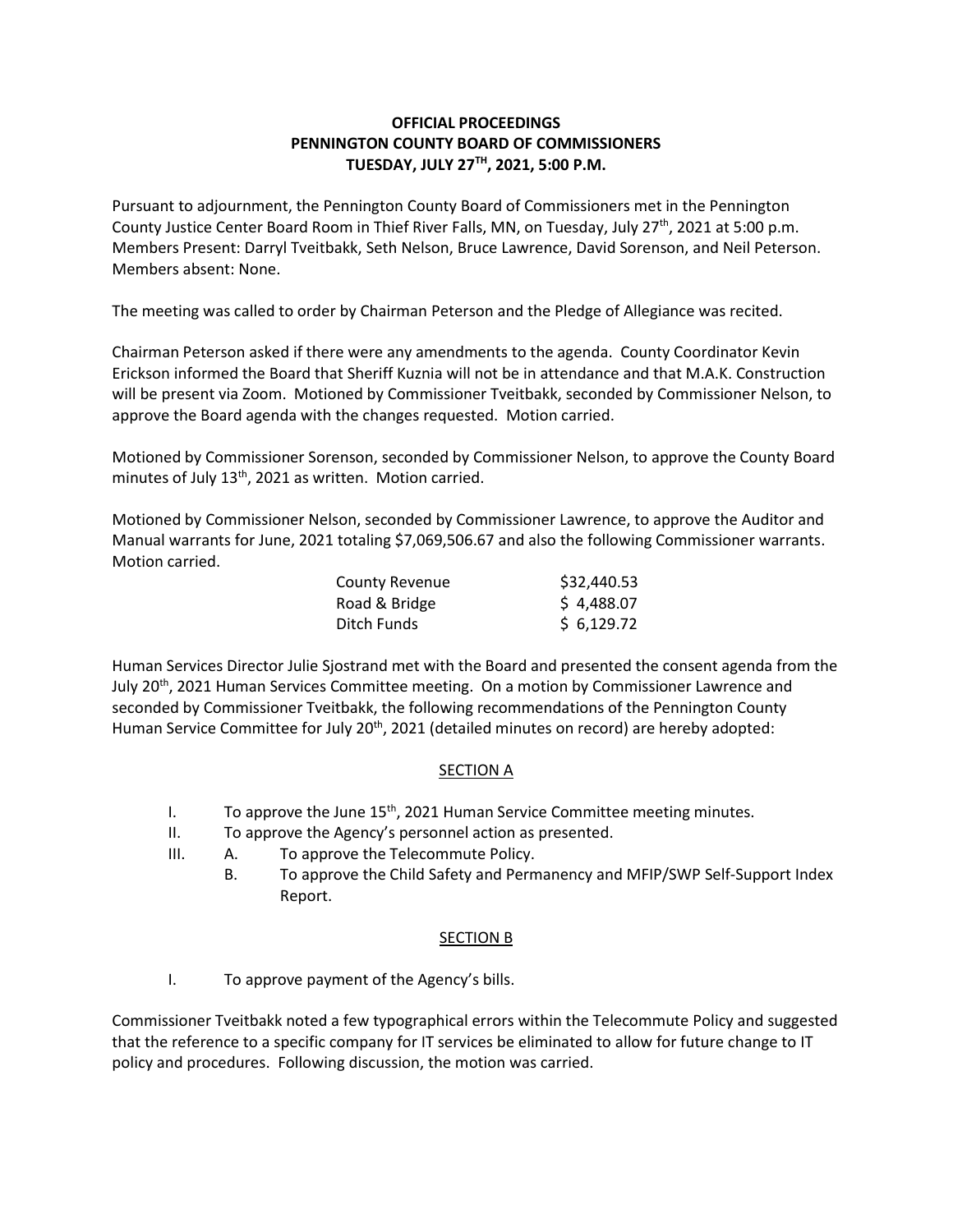Motioned by Commissioner Lawrence, seconded by Commissioner Tveitbakk, to approve the transfer and promotion of Stacy Anderson from Deputy Auditor-Accounting/Payroll Manager to Human Services Fiscal Supervisor at the Step 1 rate of \$28.10 effective August 9<sup>th</sup>, 2021. Motion carried.

Motioned by Commissioner Nelson, seconded by Commissioner Sorenson, to approve a 2021 Purchase of Service Agreement between Pennington County Human Services and Thief River Falls ISD #564 for the transportation of children and youth in foster care placement. Motion carried.

Ms. Sjostrand noted that a Suicide and Mental Health Awareness event called 'Be The Voice' will be held at the Pennington County Fairgrounds on September  $1<sup>st</sup>$ , 2021 and will feature keynote speakers, a 5k walk/run, bouncy houses for kids, and food trucks. She asked if the Board would be interested in sponsoring the event. Motioned by Commissioner Nelson, seconded by Commissioner Tveitbakk, to sponsor the 'Be The Voice' suicide and mental health awareness event in the amount of \$4,000. Discussion was held with the Board stating that American Rescue Plan (ARP) funds will be used for the sponsorship. Motion carried.

Mark Kuhn and Corey Hanson of M.A.K. Construction met with the Board regarding the property they purchased property from Valley Home known as the 'The Angle'. They would like to build a facility consisting of 93 residential units, 9,000 sq. ft. of commercial space, and 10,000 sq. ft. for a daycare facility. They are not asking for a TIF but for a PILOT, or Payment In Lieu of Tax. Taxes for the first 5 years would remain based on current values, years 6-10 taxes would be based on 50% of market value, and after 10 years it would be fully taxable. They stated the City of TRF is considering the project and that without the PILOT the project doesn't make financial sense and will not be attractive to investors. Following discussion, the Board stated they would like to discuss the project further and meet with the officials from the City of TRF.

County Engineer Mike Flaagan met with the Board and said he received the following 4 quotes for the install of approximately 25 culverts and crossing replacements on CSAH #6 between the Kratka road and Highlanding in preparation of an overlay project in 2022. The county will supply the culverts and State Aid will be used for labor costs.

| \$28,172.00 |
|-------------|
| \$35,516.00 |
| \$39,352.50 |
| \$59,800.00 |
|             |

Motioned by Commissioner Lawrence, seconded by Commissioner Sorenson, to approve the quote by Jeff Olson Construction in the amount of \$28,172.00 for the install of culverts and crossing replacements on CSAH#6 as detailed above. Motion carried.

Engineer Flaagan discussed the Highway 32 roundabout issue where buses and tractor trailers can be stopped inside the roundabout when a train is crossing CSAH#16 west of the roundabout. MnDOT has recommended the install of crossing arms and signals at this location and MN Northern Railroad has provided an estimate of \$245,977.17 for the project. State Railroad Funds will cover \$50,000 of the project with the remainder of \$195,977.17 to be split between the State and Pennington County. Pennington County would be responsible for future maintenance of the signals.

Motioned by Commissioner Lawrence, seconded by Commissioner Nelson, to approve an agreement between Pennington County and MN Northern Railroad whereas Pennington County will pay for future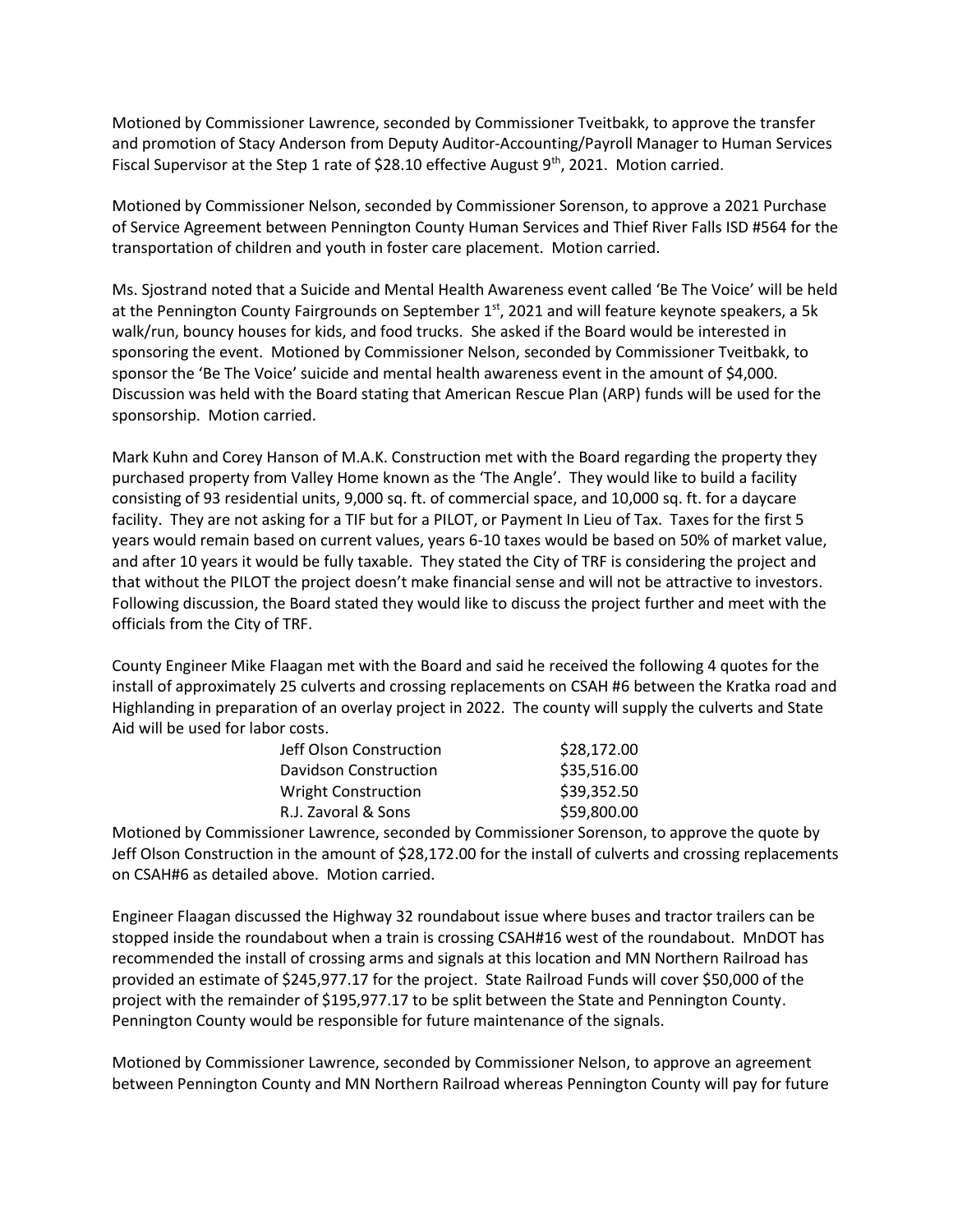maintenance of the railroad crossing signals on CSAH#16 west of the Highway 32 roundabout. Motion carried.

Motioned by Commissioner Lawrence, seconded by Commissioner Sorenson, to approve Amendment No. 2 to MnDOT Contract No. 1033591A02 with Pennington County to reflect and include the State of Minnesota's cost-share of the railroad crossing signal system and installation on CSAH#16 west of the Highway 32 roundabout. Motion carried.

Motioned by Commissioner Lawrence, seconded by Commissioner Nelson, to approve a Memorandum of Agreement between Pennington County and the Pennington County SWCD for stabilization of the outlet of County Ditch #96 west of State Highway 32 to the 'Y'. Motion carried.

### Committee reports:

Chairman Peterson noted that he recently was present and met with Governor Walz at a farm near Crookston, MN. Discussion items included CRP and the drought situation.

County Auditor-Treasurer Items: None.

County Coordinator Items:

County Coordinator Kevin Erickson presented the following items to the Board for consideration:

The following resolution was introduced by Commissioner Tveitbakk, seconded by Commissioner Lawrence and upon vote was unanimously carried.

### **RESOLUTION APPOINTING THE COMMISSIONER TO THE NW MN MULTI-COUNTY HRA**

WHEREAS, the term of Kermit Genereux expires effective October 10<sup>th</sup>, 2021.

**BE IT RESOLVED**, the County Board of Pennington County does appoint Kermit Genereux to serve as a Commissioner of the Northwest Multi-County Housing and Redevelopment Authority for a period of 5 years, starting October 10<sup>th</sup>, 2021.

Motioned by Commissioner Lawrence, seconded by Commissioner Tveitbakk, to approve a three-year agreement between the University of Minnesota and Pennington County to provide Extension programs locally and to employ an Extension educator. The agreement reflects inflationary adjustments of 2.25% for years 2022 and 2023 and 2.5% for 2024. Motion carried.

Motioned by Commissioner Lawrence, seconded by Commissioner Sorenson, to authorize the County Auditor-Treasurer to pay for expenses related to the Enbridge Line 3 protest activity by Auditor warrant. Motion carried.

Discussion was held on the possibility of a temporary 'no-wake' ordinance on the waterways within the County due to low water levels and related algae blooms. It was noted that a public hearing would need to be held before an ordinance can be put into place. The Board tabled the discussion.

Motioned by Commissioner Tveitbakk, seconded by Commissioner Lawrence, to approve advertising for the position of full-time Accounting/Payroll Manager. Motion carried.